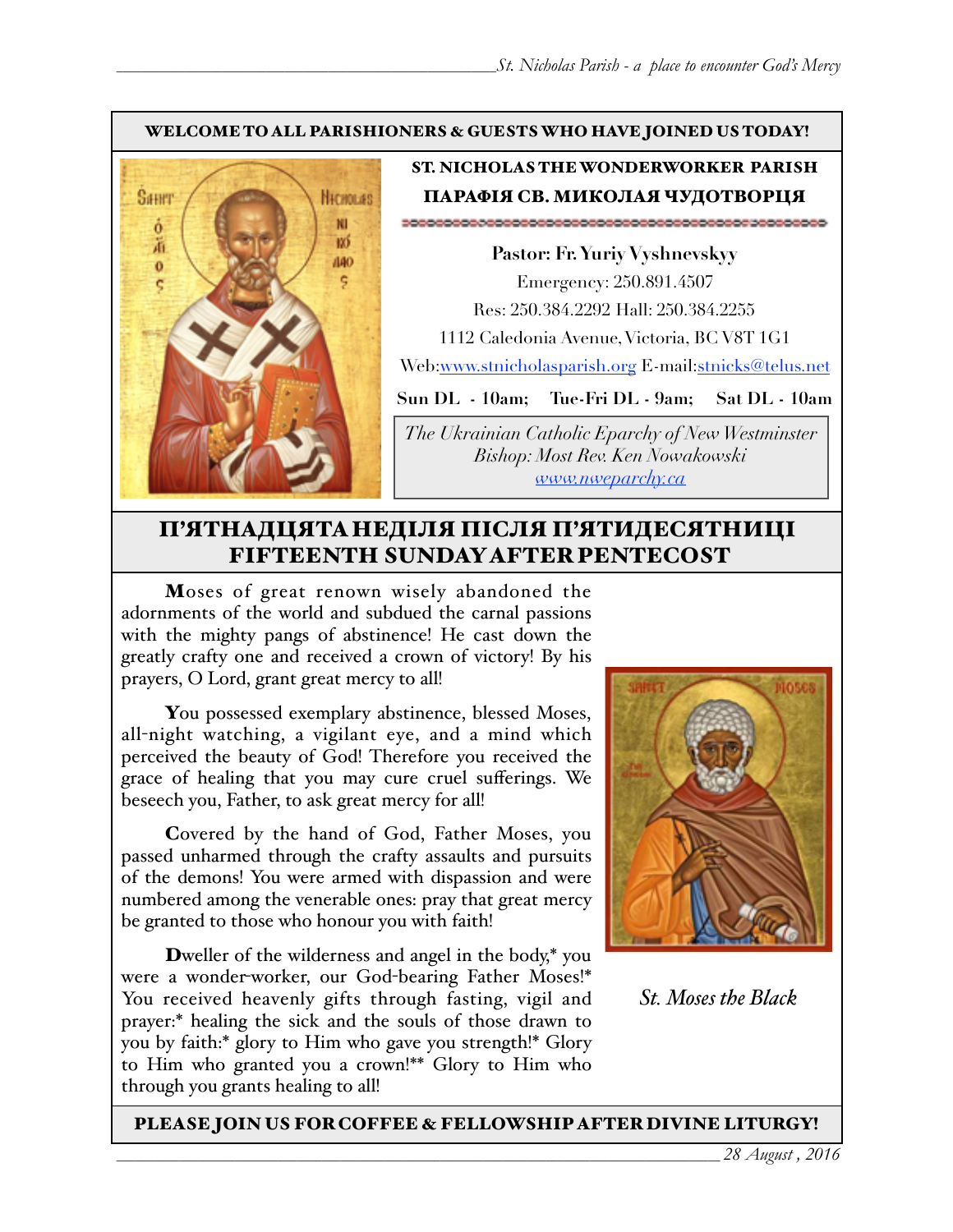| <b>SUNDAY HYMNS</b>                                                                                                                                                                                                                                                                                                                                                                                                                                                                                                                                                                                                                                                                                                                                 |                |                                                                    |                                    |                |           |  |
|-----------------------------------------------------------------------------------------------------------------------------------------------------------------------------------------------------------------------------------------------------------------------------------------------------------------------------------------------------------------------------------------------------------------------------------------------------------------------------------------------------------------------------------------------------------------------------------------------------------------------------------------------------------------------------------------------------------------------------------------------------|----------------|--------------------------------------------------------------------|------------------------------------|----------------|-----------|--|
| <b>OPENING HYMN</b>                                                                                                                                                                                                                                                                                                                                                                                                                                                                                                                                                                                                                                                                                                                                 |                | Увійди Єрею / Come My Friends pg. 238-239                          |                                    |                |           |  |
| <b>COMMUNION HYMN</b>                                                                                                                                                                                                                                                                                                                                                                                                                                                                                                                                                                                                                                                                                                                               |                | Витай Між Нами / With Solemn Greeting Welcome the Lord pg. 244-245 |                                    |                |           |  |
| <b>CLOSING HYMN</b>                                                                                                                                                                                                                                                                                                                                                                                                                                                                                                                                                                                                                                                                                                                                 |                | Боже Великий Єдиний рg. 264-265                                    |                                    |                |           |  |
| Please join us today in singing our Sunday hymns!                                                                                                                                                                                                                                                                                                                                                                                                                                                                                                                                                                                                                                                                                                   |                |                                                                    |                                    |                |           |  |
| <b>SUNDAY &amp; DAILY SCHEDULE</b>                                                                                                                                                                                                                                                                                                                                                                                                                                                                                                                                                                                                                                                                                                                  |                |                                                                    |                                    |                |           |  |
| <b>SUNDAY, August 28</b>                                                                                                                                                                                                                                                                                                                                                                                                                                                                                                                                                                                                                                                                                                                            |                | Divine Liturgy - for the Parishioners of St Nicholas Parish        |                                    |                |           |  |
| <b>MONDAY, August 29</b>                                                                                                                                                                                                                                                                                                                                                                                                                                                                                                                                                                                                                                                                                                                            |                | <b>NO SERVICES</b>                                                 |                                    |                | ********* |  |
| TUESDAY, August 30                                                                                                                                                                                                                                                                                                                                                                                                                                                                                                                                                                                                                                                                                                                                  |                | Divine Liturgy of St John Chrysostom                               |                                    |                | 9:00 AM   |  |
| <b>WEDNESDAY, August 31</b>                                                                                                                                                                                                                                                                                                                                                                                                                                                                                                                                                                                                                                                                                                                         |                | Divine Liturgy of St John Chrysostom                               |                                    |                | 9:00 AM   |  |
| THURSDAY, September 1                                                                                                                                                                                                                                                                                                                                                                                                                                                                                                                                                                                                                                                                                                                               |                | Divine Liturgy of St John Chrysostom                               |                                    |                | 9:00 AM   |  |
| FRIDAY, September 2                                                                                                                                                                                                                                                                                                                                                                                                                                                                                                                                                                                                                                                                                                                                 |                | Divine Liturgy of St John Chrysostom                               |                                    |                |           |  |
| SATURDAY, September 3                                                                                                                                                                                                                                                                                                                                                                                                                                                                                                                                                                                                                                                                                                                               |                | Divine Liturgy of St John Chrysostom                               |                                    |                | 10:00 AM  |  |
| SUNDAY, September 4                                                                                                                                                                                                                                                                                                                                                                                                                                                                                                                                                                                                                                                                                                                                 |                | Divine Liturgy - for the Parishioners of St Nicholas Parish        |                                    |                |           |  |
| Please Note: to request a Divine Liturgy for a special intention, please see Fr. Yuriy to arrange for it!                                                                                                                                                                                                                                                                                                                                                                                                                                                                                                                                                                                                                                           |                |                                                                    |                                    |                |           |  |
| <b>SUNDAY EPISTLE READERS</b>                                                                                                                                                                                                                                                                                                                                                                                                                                                                                                                                                                                                                                                                                                                       |                |                                                                    |                                    |                |           |  |
| <b>DATE</b>                                                                                                                                                                                                                                                                                                                                                                                                                                                                                                                                                                                                                                                                                                                                         | <b>READING</b> | <b>UKRAINIAN</b>                                                   |                                    | <b>ENGLISH</b> |           |  |
| <b>SUNDAY, August 28</b>                                                                                                                                                                                                                                                                                                                                                                                                                                                                                                                                                                                                                                                                                                                            | 2 Cor. 4:6-15  | Glikeria Iwanuck                                                   |                                    | Peter Iwanuck  |           |  |
| SUNDAY, September 4                                                                                                                                                                                                                                                                                                                                                                                                                                                                                                                                                                                                                                                                                                                                 | 2 Cor. 6:1-10  | Andrij Pelekhatyi                                                  |                                    | Caroline Smudy |           |  |
| SUNDAY, September 11                                                                                                                                                                                                                                                                                                                                                                                                                                                                                                                                                                                                                                                                                                                                | Gal. 6:11-18   | Natalia Bryndak                                                    |                                    | Rita Vanderven |           |  |
| SUNDAY, September 18                                                                                                                                                                                                                                                                                                                                                                                                                                                                                                                                                                                                                                                                                                                                | 2 Cor. 9:6-11  | Liliia Palyvoda                                                    |                                    | Darryl Huculak |           |  |
| Thank you, Epistle readers, for your service in proclaiming God's Word!                                                                                                                                                                                                                                                                                                                                                                                                                                                                                                                                                                                                                                                                             |                |                                                                    |                                    |                |           |  |
| PARISH COUNCIL EXECUTIVE                                                                                                                                                                                                                                                                                                                                                                                                                                                                                                                                                                                                                                                                                                                            |                |                                                                    | PASTORAL MINISTRY & HOLY MYSTERIES |                |           |  |
| CHAIRPERSONAlec Rossa - 250.472.3374   CONFESSIONS<br>$\ldots \ldots \ldots 1/2$ hour before Liturgy<br>VICE-CHAIRPERSONDarlene DeMerchant - 250.727.3837<br>SECRETARYCindy Lazaruk - 778.677.9072<br>BAPTISMSby appointment<br>TREASURERWilliam Vanderven - 250.478.1458<br>FINANCIAL SECRETARYDavid Newberry - 250.598.8197<br>MARRIAGESby appointment<br>FUNDRAISING/HALL RENTALRobert Herchak - 250.386.7872<br>FUNERALSby appointment<br>MAINTENANCEMurray Chapman - 250.658.4769<br>LITURGICAL COMMITTEEMotria Koropecky - 250.658.3051<br>MEMBER AT LARGECaroline Smudy - 778.440.9419<br>VIBRANT PARISHDarlene DeMerchant - 250.727.3837<br>Bequests & Wills: Leaving a bequeath is a process of giving a donation through your will. It is |                |                                                                    |                                    |                |           |  |
| simply a distribution from your estate to a charitable organization through your last will and testament. It<br>can be as small or as large a donation as you wish. It is important that you talk to your lawyer about the                                                                                                                                                                                                                                                                                                                                                                                                                                                                                                                          |                |                                                                    |                                    |                |           |  |

process. In your kindness please remember St Nicholas the Wonderworker Ukrainian Catholic Church in your bequeath and will. If anyone wishes to make such a bequeath in their will, the following clause may be included or added to a will: "I give, devise, and bequeath to St Nicholas the Wonderworker Ukrainian Catholic Parish - 1112 Caledonia Avenue, Victoria BC, V8T 1G1, the sum of \$ \_\_\_\_\_ (or \_\_\_\_% of my estate), to be used for the benefit of the parish and it's pastoral activities."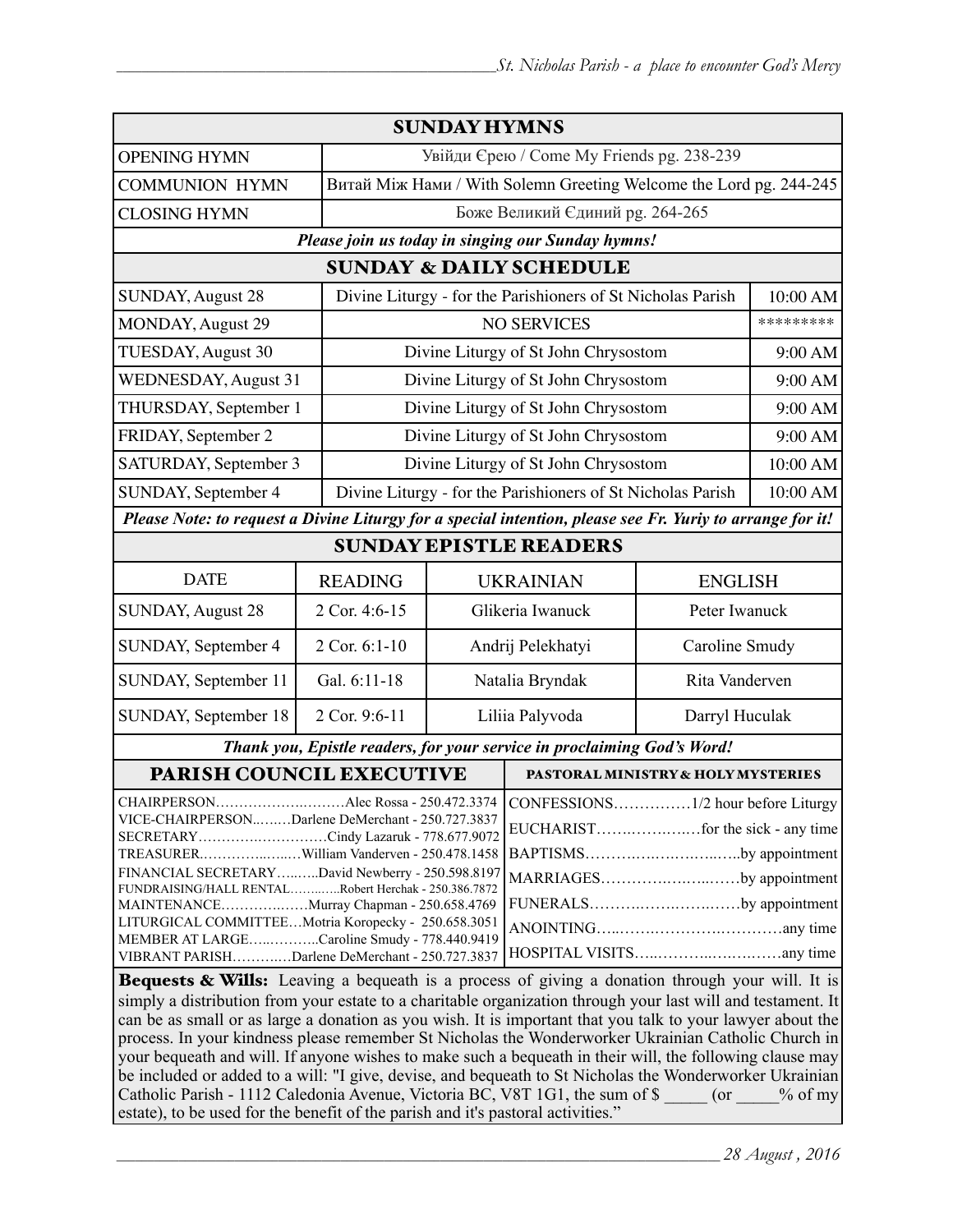#### **Vibrant Parish Prayer**

**O** God, Creator of Heaven and Earth! Because of your indescribable love for us, you sent your Only-Begotten Son, Our Lord and Saviour, Jesus Christ - The Way, The Truth, and The Life and our Salvation. In His name, we turn to You. Strengthen our hearts and minds in Christian love and in unity of purpose as we strive to build a Vibrant Parish. Give us the grace to model our lives according to the Word of God. Instill in us the desire to pray and to celebrate the Holy Mysteries as one Christian Family in our Parish Community. Inspire us to follow Your great command to be a servant to the less fortunate among us! Grant this, O Lord, through the mercies and love for mankind of Your Only-Begotten Son with whom You are blessed, together with Your All-Holy, Good and Life-Giving Spirit, now and forever and ever. Amen!



### **The Vibrant Parish**

**A Place To Encounter The Living Christ** Through the word, the Holy Mysteries & Prayer, Serving One's Neighbor, Leadership Fostering & Serving Unity and Missionary Spirit (His Beatitude Sviatoslav)



#### **Молитва Живої Парафії**

**Г**осподи Ісусе Христе, Пастирю Добрий, як колись Ти пригорнув заблуканих овечок, щоб вони пізнали Твій голос і були Твоїм стадом, так і сьогодні глянь ласкаво з небесних висот на нашу парафію та зішли на неї Твого Святого Духа, щоб вона була місцем пізнання радості Доброї Новини. Скріплюй нас Твоєю присутністю та єднай нас кожночасно в молитві. Даруй нам духа служіння ближньому, щоб у нашій парафії кожний міг зустріти Тебе, милостивого Бога. Благослови наш духовний провід Твоєю мудрістю і дай, щоб ніхто з нас не шкодував ні часу, ні талантів, ні матеріальних дібр для розбудови Твого царства. Єднай нас у мирі та злагоді, щоб ми були Твоєю спільнотою любові. Всели в нас місійного духа, щоб ми стали тим світилом євангельського слова, молитви і добрих діл, що кличе кожного до участі в Божественному житті, щоб славилося, Спасе, Твоє Ім'я з безначальним Твоїм Отцем та пресвятим, благим і животворящим Твоїм Духом нині, і повсякчас, і на віки віків. Амінь.

# DIVINE LITURGY PROPERS

*The Divine Liturgy - An Anthology for Worship: Liturgy - pg. 388-461; propers - pg. 349* 

**Troparion, Tone 6:** Angelic powers were upon Your tomb\* and the guards became like dead men;\* Mary stood before Your tomb\* seeking Your most pure body.\* You captured Hades without being overcome by it.\* You met the Virgin and granted life.\* O Lord, risen from the dead,\* glory be to You!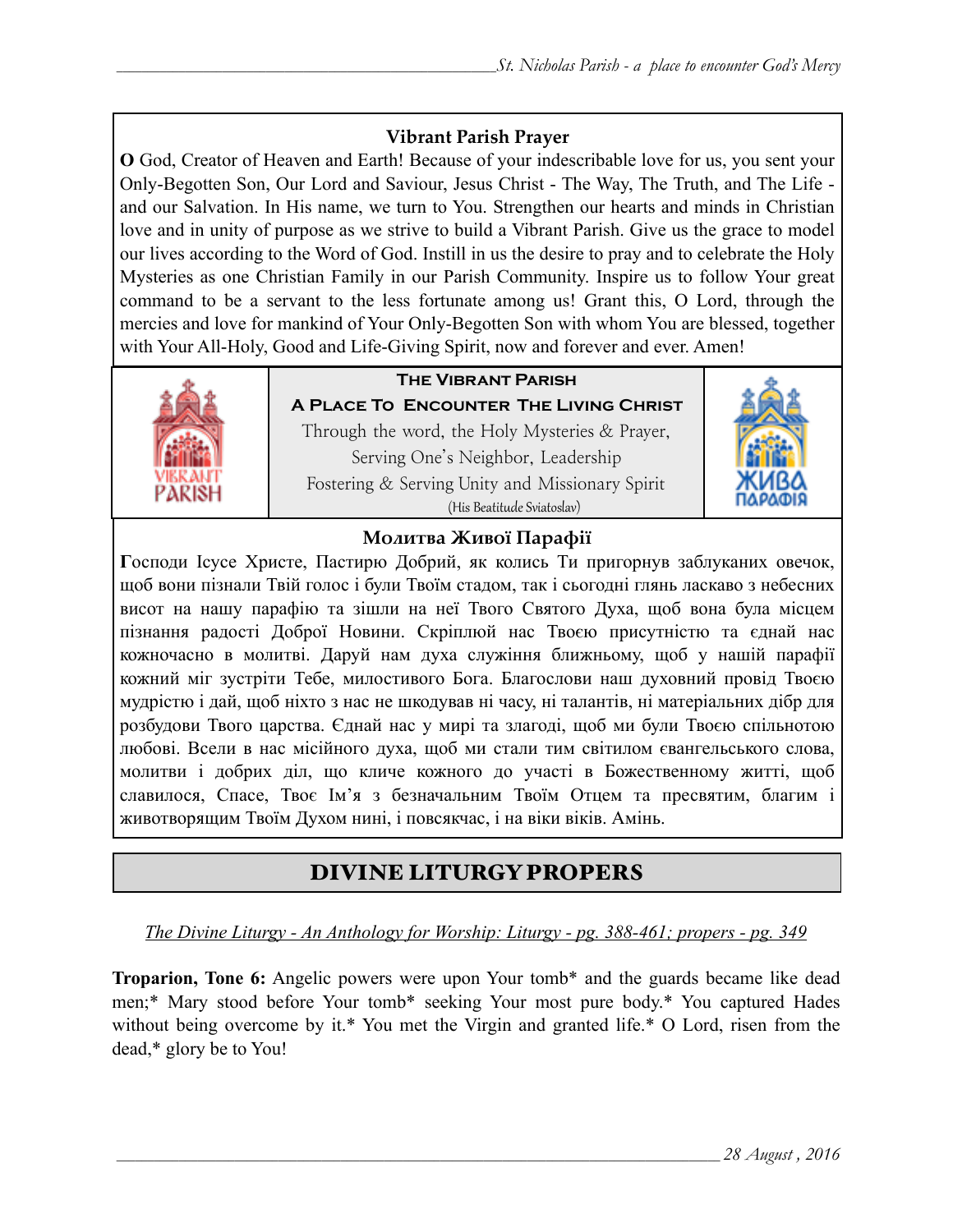**Glory: Kontakion, Tone 6:** With His life-giving hand\* Christ our God, the Giver of life,\* raised all the dead from the murky abyss\* and bestowed resurrection upon humanity.\* He is for all the Saviour,\* the resurrection and the life, and the God of all.

**Now: Theotokion, Tone 6:** Undaunted patroness of Christians,\* O steadfast intermediary with the Creator,\* turn not away from the suppliant voices of sinners,\* but in your kindness come to help us who cry out to you in faith.\* Be quick to intercede, make haste to plead,\* for you are ever the patroness of those who honour you, O Mother of God.

**Prokeimenon, Tone 6:** Save Your people, O Lord, \* and bless Your inheritance. *Verse:* Unto You I will cry, O Lord, my God, lest You turn from me in silence.

**Epistle - 2 Cor. 4:6-15 - A Reading from the 2nd Letter of Saint Apostle Paul to Corinthians:** Brothers and Sisters, For it is the God who said, 'Let light shine out of darkness', who has shone in our hearts to give the light of the knowledge of the glory of God in the face of Jesus Christ. But we have this treasure in clay jars, so that it may be made clear that this extraordinary power belongs to God and does not come from us. We are afflicted in every way, but not crushed; perplexed, but not driven to despair; persecuted, but not forsaken; struck down, but not destroyed; always carrying in the body the death of Jesus, so that the life of Jesus may also be made visible in our bodies. For while we live, we are always being given up to death for Jesus' sake, so that the life of Jesus may be made visible in our mortal flesh. So death is at work in us, but life in you. But just as we have the same spirit of faith that is in accordance with scripture—'I believed, and so I spoke'—we also believe, and so we speak, because we know that the one who raised the Lord Jesus will raise us also with Jesus, and will bring us with you into his presence. Yes, everything is for your sake, so that grace, as it extends to more and more people, may increase thanksgiving, to the glory of God.

**Alleluia, Tone 6:** *Verse:* He who lives in the aid of the Most High, shall dwell under the protection of the God of heaven. *Verse:* He says to the Lord: You are my protector and my refuge, my God, in Whom I hope.

**Gospel - Matthew 22:35-46 -** At that time one of them [a scholar of the law] tested him by asking, "Teacher, which commandment in the law is the greatest?" He said to him, "You shall love the Lord, your God, with all your heart, with all your soul, and with all your mind. This is the greatest and the first commandment. The second is like it: You shall love your neighbor as yourself. The whole law and the prophets depend on these two commandments." While the Pharisees were gathered together, Jesus questioned them, saying, "What is your opinion about the Messiah? Whose son is he?" They replied, "David's." He said to them, "How, then, does David, inspired by the Spirit, call him 'lord,' saying: 'The Lord said to my lord, "Sit at my right hand until I place your enemies under your feet"'? If David calls him 'lord,' how can he be his son?" No one was able to answer him a word, nor from that day on did anyone dare to ask him any more questions.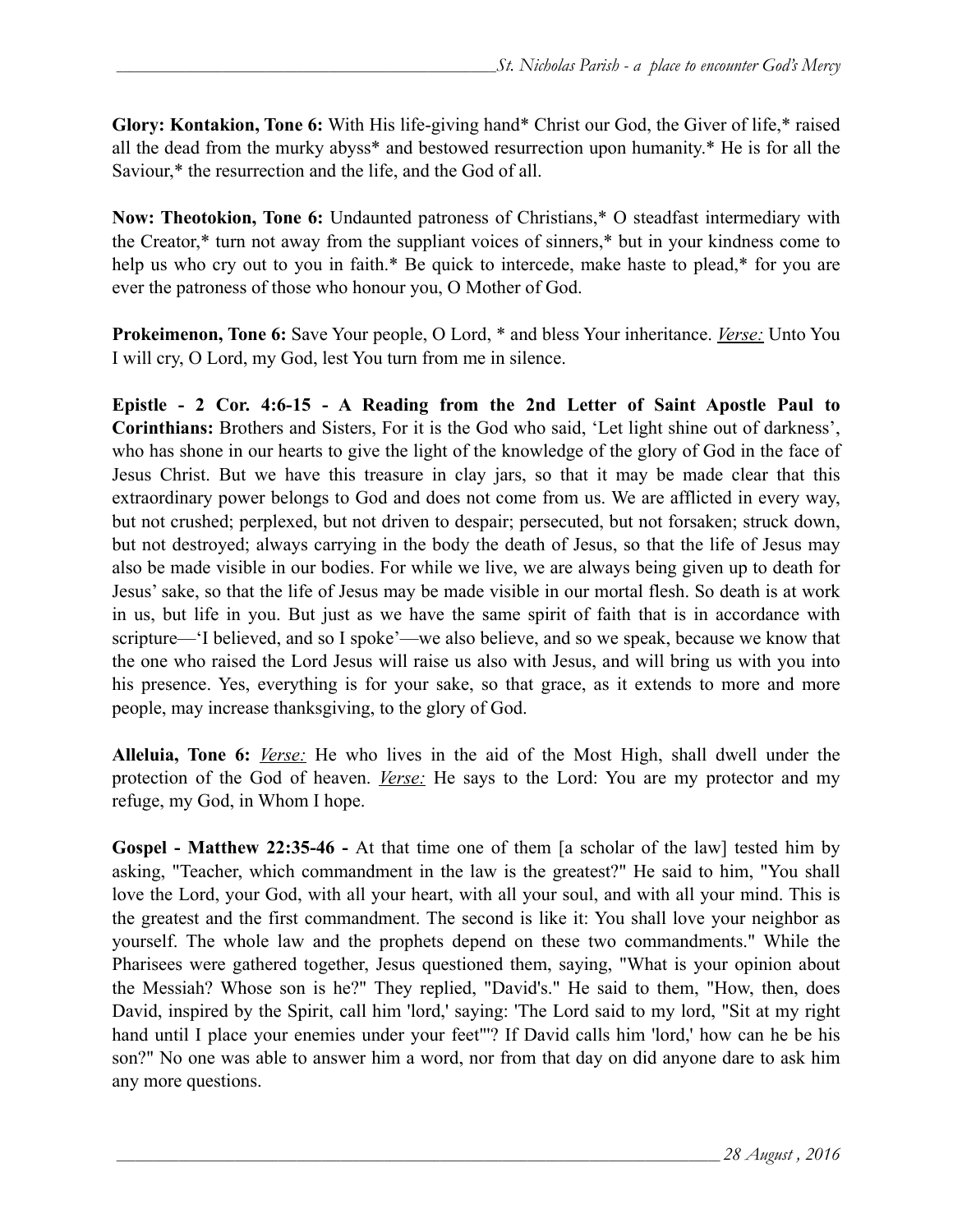**Communion Hymn:** Praise the Lord from the heavens;\* praise Him in the highest.\* Alleluia, alleluia,\* alleluia.



**Тропар, глас 6:** Ангельські сили на гробі Твоїм\* і сторожі омертвіли;\* Марія ж стояла при гробі,\* шукаючи пречистого тіла Твого.\* Полонив Ти ад і, не переможений від нього,\* зустрів Ти Діву, даруючи життя.\* Воскреслий з мертвих, Господи, слава Тобі!

**Слава: Кондак, глас 6:** Животворною рукою Життєдавець, Христос Бог,\* воскресив з темних безодень всіх померлих\* і подав воскресіння людському родові:\* Він бо усіх Спаситель,\* восресіння, життя і Бог усіх.

**І нині: Богородичний, глас 6:** Заступнице християн бездоганна,\* Посереднице до Творця незамінна,\* не погорди молінням грішних,\* але випереди, як Блага, з поміччю нам, що вірно Тобі співаємо.\* Поспішись на молитву і скоро прийди на моління,\* заступаючи повсякчас, Богородице, тих, що Тебе почитають.

**Прокімен, глас 6:** Спаси, Господи, \* людей Твоїх \* і благослови спадкоємство Твоє. *Стих:*  До Тебе, Господи, взиватиму; Боже мій, не відвертайсь мовчки від мене.

**Апостол - 2 Кор. 4:6-15 - До Коринтян 2-e Послання Святого Апостола Павла Читання:** Браття і сестри, Бог, який сказав: «Нехай із темряви світло засяє», – він освітлив серця наші, щоб у них сяяло знання Божої слави, що на обличчі Ісуса Христа. А маємо цей скарб у глиняних посудинах, щоб було видно, що велич сили є від Бога, а не від нас. Нас тиснуть звідусіль, але ми не пригноблені; ми в труднощах, та ми не втрачаємо надії; нас гонять, та ми не покинуті; ми повалені, та не знищені. Увесь час носимо в тілі мертвоту Ісуса, щоб і життя Ісуса в нашім житті було явним. Нас бо ввесь час живими віддають на смерть із-за Ісуса, щоб і життя Ісуса було явним у нашім смертнім тілі. І так смерть діє в нас, а життя у вас. Та мавши той самий дух віри, про який написано: «Я вірував, тому й говорив», – то й ми віримо, тому й говоримо; бо знаємо, що той, хто воскресив Господа Ісуса, – воскресить і нас з Ісусом і поставить з вами. Бо все це ради вас, щоб розмножена благодать через багатьох збагатила подяку на славу Божу.

**Алилуя, глас 6:** *Стих:* Хто живе під охороною Всевишнього, під покровом Бога небесного оселиться. *Стих:* Скаже він Господеві: Ти заступник мій і пристановище моє, Бог мій, на котрого я надіюся.

**Євангеліє - Мт 22:35-46 -** У той час один із них, законоучитель, спитав його, спокушаючи: "Учителю, котра найбільша заповідь у законі?" Він же сказав до нього: "Люби Господа, Бога твого, всім твоїм серцем, усією твоєю душею і всією думкою твоєю: це найбільша й найперша заповідь. А друга подібна до неї: Люби ближнього твого, як себе самого. На ці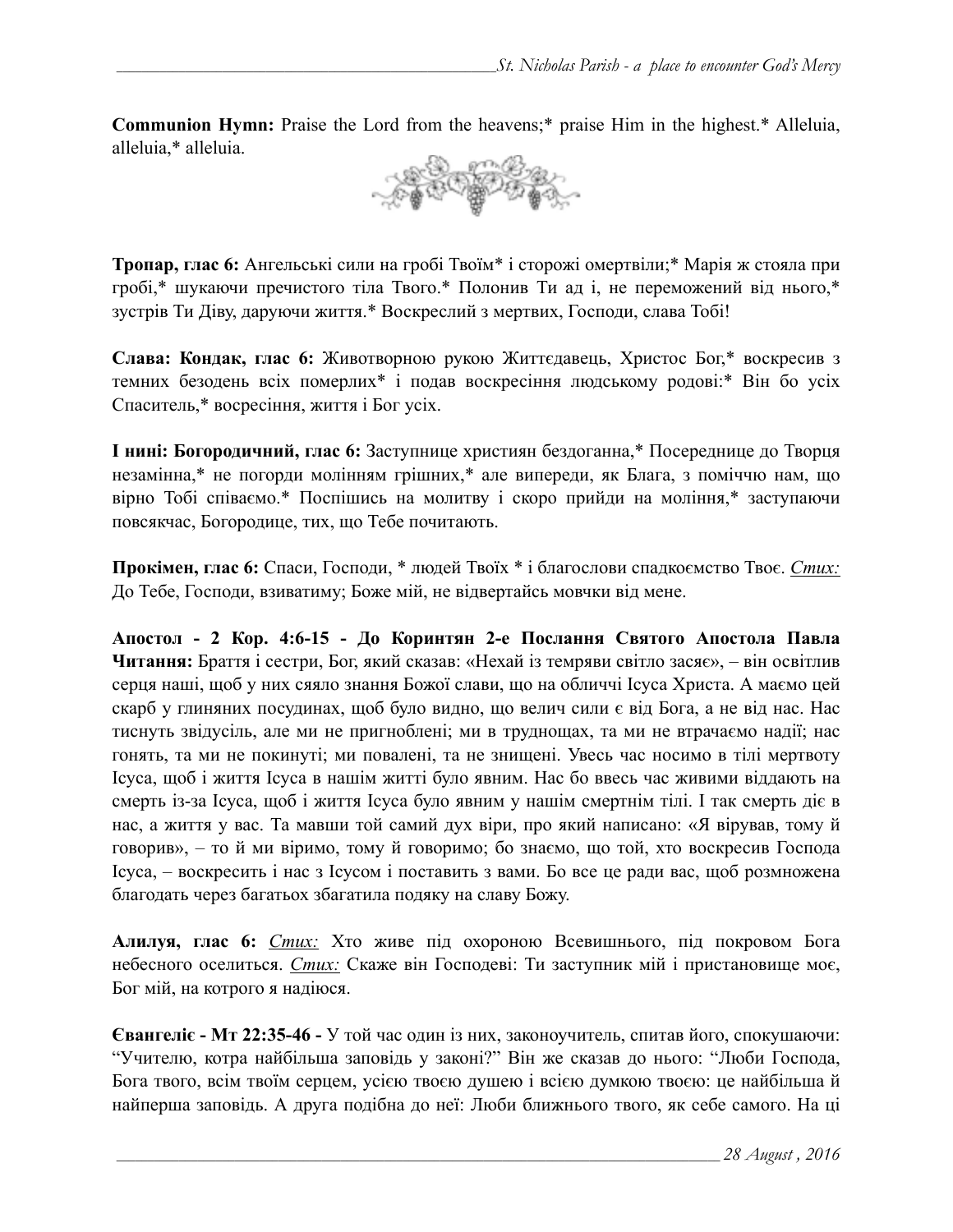дві заповіді ввесь закон і пророки спираються." Коли фарисеї були вкупі, Ісус спитав їх: "Що ви думаєте про Христа? Чий він син?" Кажуть йому: "Давидів." Він до них мовить: "Як же Давид у надхненні називає його Господом, кажучи: Господь промовив Владиці моєму: Сідай праворуч мене, доки не покладу твоїх ворогів тобі під ноги. Коли, отже, Давид його Господом називає, то як він може бути його сином?" І ніхто не міг йому відповісти й слова, і від того дня ніхто не важився більше його запитувати.

**Причасний:** Хваліте Господа з небес,\* хваліте Його на висотах. Алилуя, алилуя, алилуя!

#### ANNOUNCEMENTS

- ✦**HAPPY BIRTHDAY** to NADIYA KRAWCHENKO, DARLENE DeMERCHANT and all those who celebrated their birthdays this past week. May the Lord Our God continue to bless you abundantly and the Holy Mother of God protects you at all times. Многая Літа!
- ✦**AXIOS! AXIOS! AXIOS!** St. Nicholas Parish would like to congratulate deacon MYKHAILO OZOROVYCH on the occasion of his diaconal ordination by Bishop Ken that took place today in Ukraine. May the blessings of the Lord be upon you as you follow in His way. May you find joy and peace as He inspires you each day. Многая Літа!
- ✦**ROYAL BC MUSEUM EXHIBIT:** The Ukrainian Canadian Congress (BC Branch), the Ukrainian Cultural Centre of Victoria and the Consulate of Ukraine for British Columbia, invite you to participate in the opening ceremony of an exhibit dedicated to 125 years of Ukrainian settlement in Canada. Saturday, September 10th, 2016 at 2 pm. Royal BC Museum, Victoria, B.C. - 675 Belleville Street
- ✦ **HYMN BOOKS SING TO OUR GOD:** books have been purchased and we would be most appreciative for any donations to offset the costs of the books (\$300.00). This is the book we use every Sunday for Liturgy's opening, communion and closing hymns. A very comprehensive resource for all members of the Ukrainian Catholic Church! This hymnal includes music notation and Ukrainian lyrics for every hymn, plus transliteration of all Ukrainian texts. Additionally English lyrics are provided for the vast majority of hymns. Included are hymns for all major feasts within the liturgical year, as well as the following sections: Great Lent, Resurrectional Hymns, Hymns for the Divine Liturgy, General Church Hymns, Hymns to our Lord Jesus Christ, Hymns to the Mother of God, Hymns for Children, plus over 80 pages of Christmas Carols. The hymnal is hardcover and very attractive in appearance.
- ✦**THE DIVINE LITURGY AN ANTHOLOGY FOR WORSHIP:** books have been purchased and we would be most appreciative for any donations to offset the costs of the books (\$400.00). This is a one-volume source for singing the Divine Liturgy in English with sections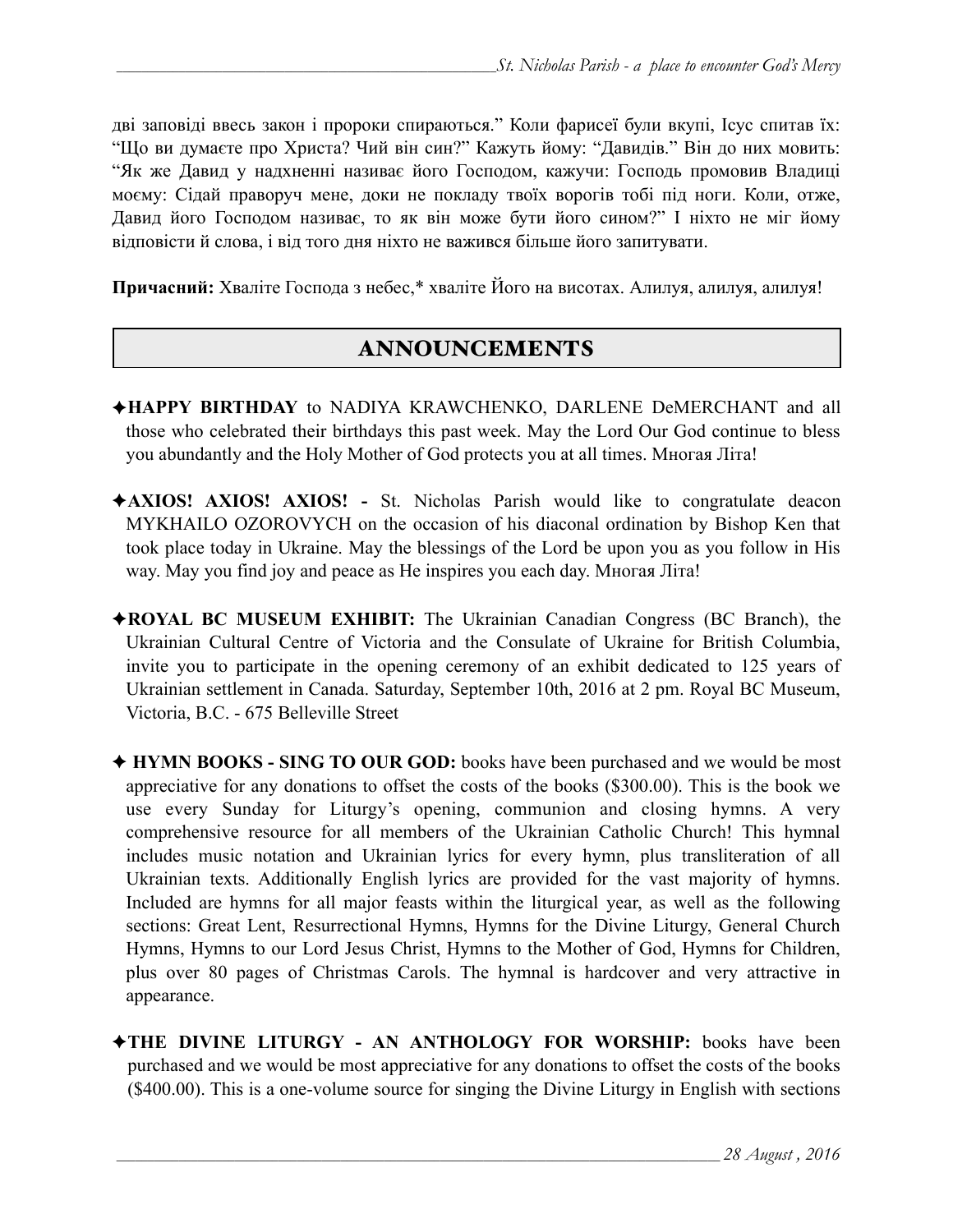in Ukrainian. This book contains Sundays, Festal and Weekday Musical Settings for the Divine Liturgy of St. John Chrysostom, Music for the Liturgy of Saint Basil the Great, the Hours in English, Propers for the Liturgical Year, Tables for Scriptural Readings, Hymns and Carols, Blessings and Other Brief Rites. May the use of the Anthology bring abundant blessings to all of us, and with one voice and one heart sing the praises of the Father, Son and Holy Spirit, now and forever. Amen.

- ✦**WE NEED YOUR HELP:** Dear Parishioners. You probably noticed that we trimmed all the chestnut tress on the church property and we removed one tree for a cost of \$1,500. We want to let you know that we received a donation in the amount of \$1,000 towards this expense and we would welcome any donations to cover the rest of this cost. We also received another generous donations in the amount of \$1,000 to cover the cost of the repair of our industrial fridge in the kitchen. May God bless our donors abundantly for their generous donations to support our parish.
- ✦**JOIN OUR CHOIR:** Do you enjoy singing? Please consider joining our St Nicholas Parish Choir and remember that we ALWAYS looking for new members! Contact Motria Koropecky for details at 250.658.3051
- ✦**VIBRANT PARISH PRAYER:** Please help yourself to a copy of the Vibrant Parish Prayer card located in each pew. You are most welcome to take one home with you. This prayer is recited at the end of each Liturgy. "It is in our parish the faithful most frequently encounter Christ through Christian instruction, community prayer and service to ones neighbour. In promoting and enlivening our parish life, we also enliven the entire Church."
- ✦**CATECHISM ANNOUNCEMENT:** "*And they were bringing to Him also the infants, in order that He may be touching them; but after the disciples saw it, they rebuked them. But Jesus called them to Himself and said, Let alone the little children to come to Me, and cease hindering them; for of such is the kingdom of God*." We are happy to welcome all children to our St. Nicholas The Wonderworker catechism program. Weekly classes are scheduled Sunday morning during Divine Liturgy. We want your children to learn more about their Catholic faith, sacred scripture, feast days, and religious practices and customs of the Ukrainian Catholic church. If you have any questions, please do not hesitate to contact Marian Chalifoux at 250.507.1005
- ✦**PRAYER REQUEST:** Please keep in your prayers NADIYA KRAWCHENKO and other members of our parish, our family and friends who are ailing, are in hospitals, nursing homes and those who are not able to join actively in their community.
- ✦**THRIFTY'S PRE-PAID FOOD CARDS** We all have to buy groceries. Why not have 6% of it returned back to the church at no extra charge! Cards are available in \$100, \$200, and \$500 denominations. Talk to Alec after today's liturgy to pre- order your cards. We need to sell A LOT of them! We encourage you to consider purchasing them for yourselves as gifts too.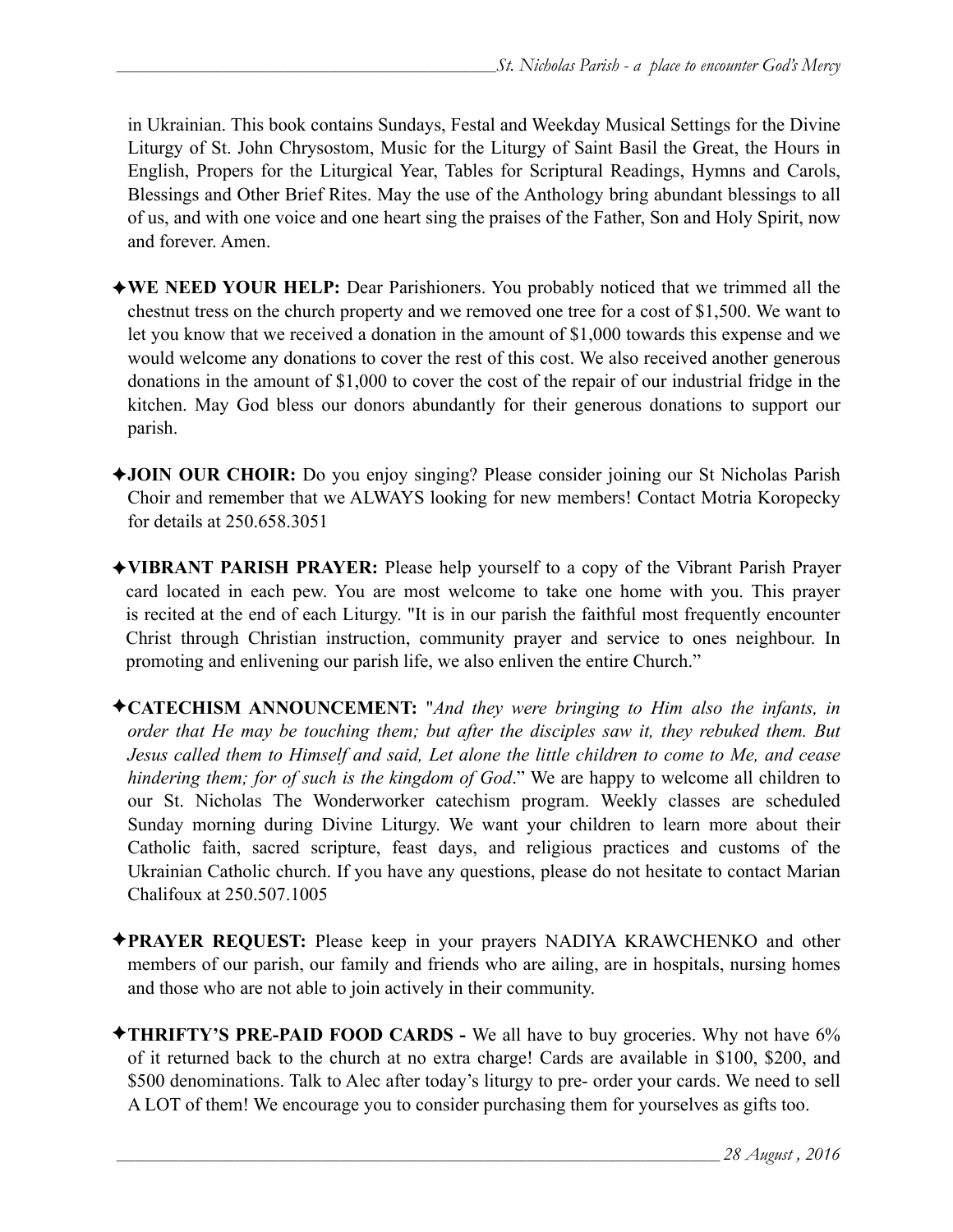- ✦**TRAVELING ICON:** Anyone interested in gracing their home with Christ The Teacher Icon can call Darlene DeMerchant at 250.727.3837
- ✦**RENOVATIONS TO THE RECTORY:** In our today's world, everything is costing more and more money. We as a Parish community really need your help. We need your financial help toward the costs of the renovations to the rectory. Renovation Fund is \$30,000 but we are still short over \$15,000 of our goal. We need to rebuild the front porch and steps and the rear stairs as well as do seismic upgrade to the basement which will cost us approximately \$25,000. Please consider donating generously to this work. We thank you and pray for you!
- ✦**SUNDAY COFFEE VOLUNTEERS** act as hosts and serve light refreshments following the Sunday morning Divine Liturgy, providing an opportunity for the faithful to socialize with friends and visitors following their shared worship experience. We thank all of our parishioners who kind volunteer to serve refreshments. Whether you are new to the Parish, or are a longtime members, please join us for coffee.
- ✦**BE A STEWARD:** Have you ever wondered what more can you do to help our parish? Here are some suggestions: **Steward** of property security; **Steward** of grounds cleaning; **Steward** of cleaning church; **Steward** of church linen; **Steward** of outreach; **Steward** of caring; **Steward** of prayer; **Steward** of service. Quite often, our homebound or senior members, once active in their younger years, want to find purpose in their senior years. It's not only about doing but about "BEING" present to others. Contact Fr. Yuriy **OR** Darlene DeMerchant for more information. You will be amazed how "BEING" can make a difference.
- ✦**SUNDAY, AUGUST 21 DONATION:** Coffee: \$44.05; Vigil lights: \$17.05; Loose collection: \$32.00; Envelope collection: \$604.00; Pre-authorized payments Aug 15 to Aug 21: \$120.00

# VENERABLE MOSES THE ETHIOPIAN OF SCETE

 Saint Moses Murin the Ethiopian lived during the fourth century in Egypt. He was an Ethiopian, and he was black of skin and therefore called "Murin" (meaning "like an Ethiopian"). In his youth he was the slave of an important man, but after he committed a murder, his master banished him, and he joined a band of robbers. Because of his bad character and great physical strength they chose him as their leader. Moses and his band of brigands did many evil deeds, both murders and robberies. People were afraid at the mere mention of his name.

 Moses the brigand spent several years leading a sinful life, but through the great mercy of God he repented, left his band of robbers and went to one of the desert monasteries. Here he wept for a long time, begging to be admitted as one of the brethren. The monks were not convinced of the sincerity of his repentance, but the former robber would not be driven away nor silenced. He continued to ask that they accept him.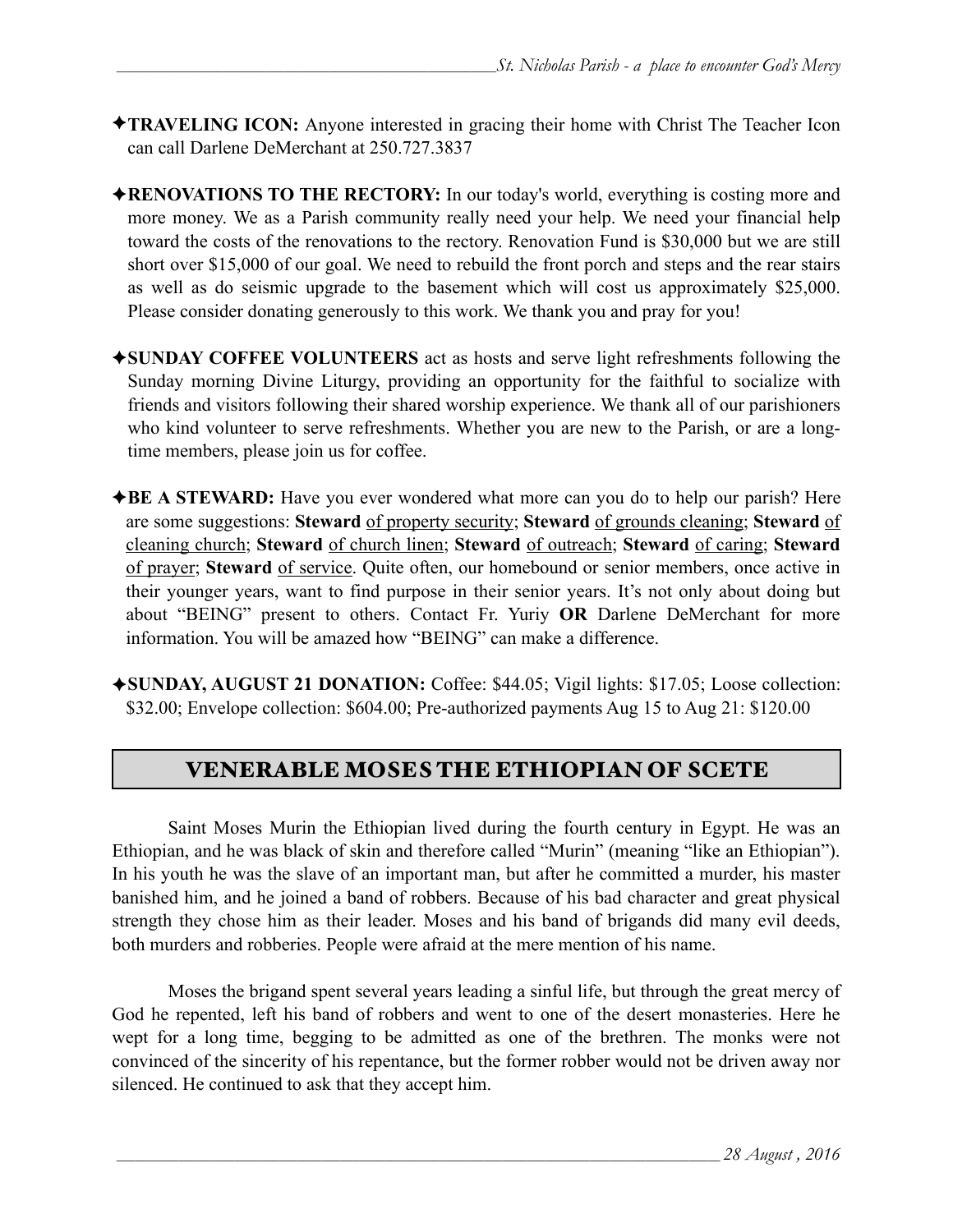St Moses was completely obedient to the hegumen and the brethren, and he poured forth many tears of sorrow for his sinful life. After a certain while St Moses withdrew to a solitary cell, where he spent the time in prayer and the strictest fasting in a very austere lifestyle.

Once, four of the robbers of his former band descended upon the cell of St Moses. He had lost none of his great physical strength, so he tied them all up. Throwing them over his shoulder, he brought them to the monastery, where he asked the Elders what to do with them. The Elders ordered that they be set free. The robbers, learning that they had chanced upon their former ringleader, and that he had dealt kindly with them, followed his example: they repented and became monks. Later, when the rest of the band of robbers heard about the repentance of St Moses, then they also gave up their thievery and became fervent monks.

 St Moses was not quickly freed from the passions. He went often to the hegumen, Abba Isidore, seeking advice on how to be delivered from the passions of profligacy. Being experienced in the spiritual struggle, the Elder taught him never to eat too much food, to remain partly hungry while observing the strictest moderation. But the passions did not cease to trouble St Moses in his dreams.

Then Abba Isidore taught him the all-night vigil. The monk stood the whole night at prayer, so he would not fall asleep. From his prolonged struggles St Moses fell into despondency, and when there arose thoughts about leaving his solitary cell, Abba Isidore instead strengthened the resolve of his disciple.

In a vision he showed him many demons in the west, prepared for battle, and in the east a still greater quantity of holy angels, also ready for fighting. Abba Isidore explained to St Moses that the power of the angels would prevail over the power of the demons, and in the long struggle with the passions it was necessary for him to become completely cleansed of his former sins.

 St Moses undertook a new effort. Making the rounds by night of the wilderness cells, he carried water from the well to each brother. He did this especially for the Elders, who lived far from the well and who were not easily able to carry their own water. Once, kneeling over the well, St Moses felt a powerful blow upon his back and he fell down at the well like one dead, laying there in that position until dawn. Thus did the devils take revenge upon the monk for his victory over them. In the morning the brethren carried him to his cell, and he lay there a whole year crippled. Having recovered, the monk with firm resolve confessed to the hegumen, that he would continue to live in asceticism. But the Lord Himself put limits to this struggle of many years: Abba Isidore blessed his disciple and said to him that the passions had already gone from him. The Elder commanded him to receive the Holy Mysteries, and to go to his own cell in peace. From that time, St Moses received from the Lord power over demons.

Accounts about his exploits spread among the monks and even beyond the bounds of the wilderness. The governor of the land wanted to see the saint. When he heard of this, St Moses decided to hide from any visitors, and he departed his own cell. Along the way he met servants of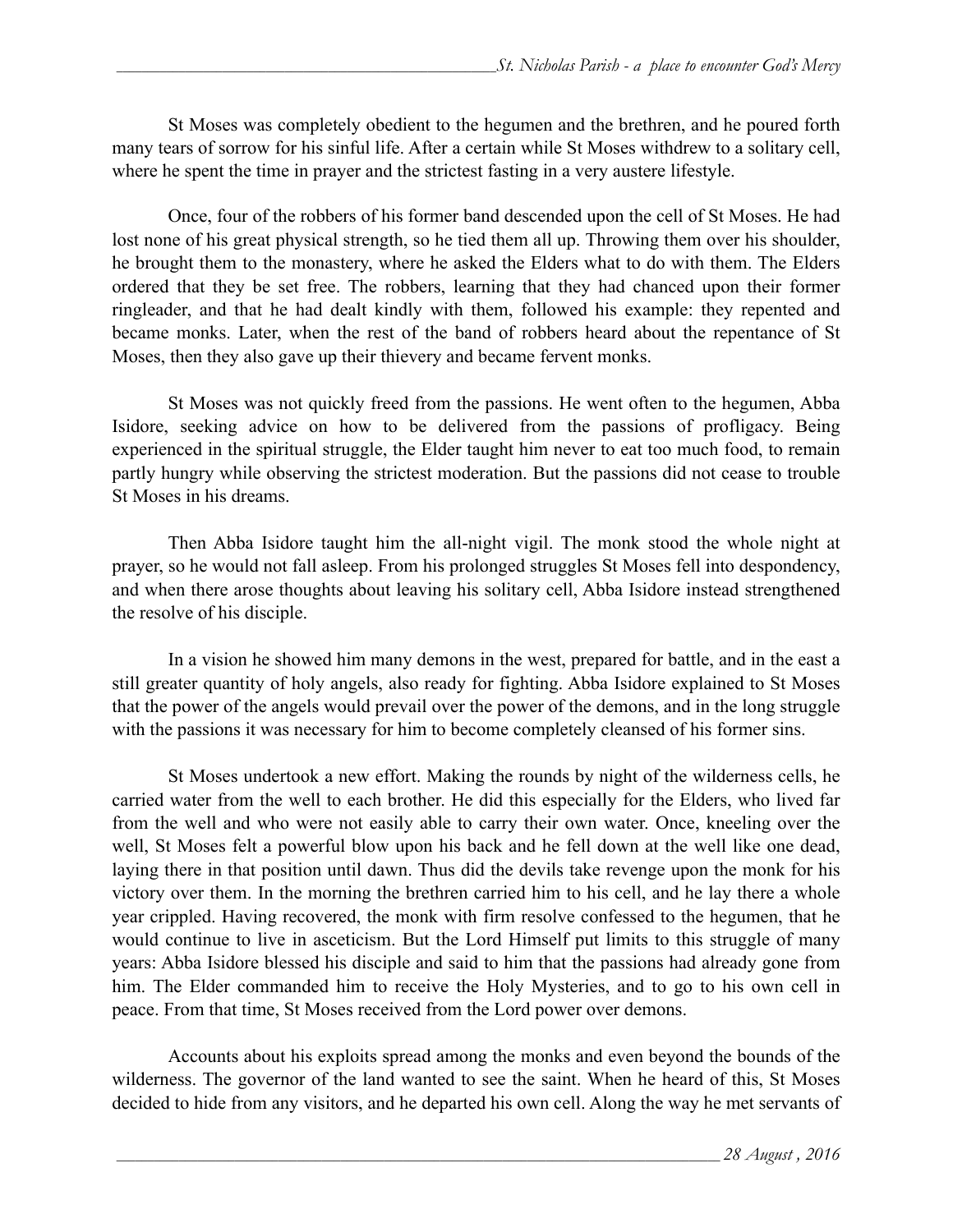the governor, who asked him how to get to the cell of the desert-dweller Moses. The monk answered them: "Go no farther to see this false and unworthy monk." The servants returned to the monastery where the governor was waiting, and they told him the words of the Elder they had chanced to meet. The brethren, hearing a description of the Elder's appearance, told them that they had encountered St Moses himself.

After many years of monastic exploits, St Moses was ordained deacon. The bishop clothed him in white vestments and said, "Now Abba Moses is entirely white!" The saint replied, "Only outwardly, for God knows that I am still dark within."

 Through humility, the saint believed himself unworthy of the office of deacon. Once, the bishop decided to test him and he bade the clergy to drive him out of the altar, reviling him as an unworthy Ethiopian. In all humility, the monk accepted the abuse. Having put him to the test, the bishop then ordained St Moses to be presbyter. St Moses laboured for fifteen years in this rank, and gathered around himself 75 disciples.

 When the saint reached age 75, he warned his monks that soon brigands would descend upon the skete and murder all that were there. The saint blessed his monks to leave, in order to avoid violent death. His disciples began to beseech the monk to leave with them, but he replied: "For many years already I have awaited the time when the words which my Master, the Lord Jesus Christ, should be fulfilled: "All who take up the sword, shall perish by the sword" (Mt. 26: 52). After this, seven of the brethren remained with the monk, and one of them hid nearby during the attack of the robbers. The robbers killed St Moses and the six monks who remained with him. Their death occurred in about the year 400.

# + BISHOP RICHARD OF CHICAGO EPARCHY (1942-2016)

 Bishop of the St. Nicholas Ukrainian Catholic Eparchy Richard Steven (Seminack) passed away at the age of 74 on August 16, after battling cancer. Most Reverend Bishop Richard Stephen Seminack was born on March 3, 1942 to Raymond and Anna Cwiek Seminack in Philadelphia, PA. His paternal grandparents emigrated from Ternopil, Ukraine while his maternal grandparents came from Peremshil, Ukraine. The oldest of seven children, Richard attended St. Martin of Tours Catholic Elementary School and Father Judge Catholic High School in Philadelphia. The call to the priesthood motivated his transfer to St. Basil's Seminary Preparatory High School, Stamford, Connecticut in his senior year. Upon graduation from St. Basil's College in 1963, he attended the Catholic University of America, Washington, DC for Theology. Bishop Seminack's major was Eastern and Western Canon law. He was ordained by Metropolitan Archbishop Ambrose (Senyshyn) for the Archeparchy of Philadelphia on May 25, 1967. After an interim assignment at St. Josaphat Church, Philadelphia, he was sent to Rome, Italy to study at the Oriental Institute, from which he earned a degree in Eastern Canon Law in June, 1968.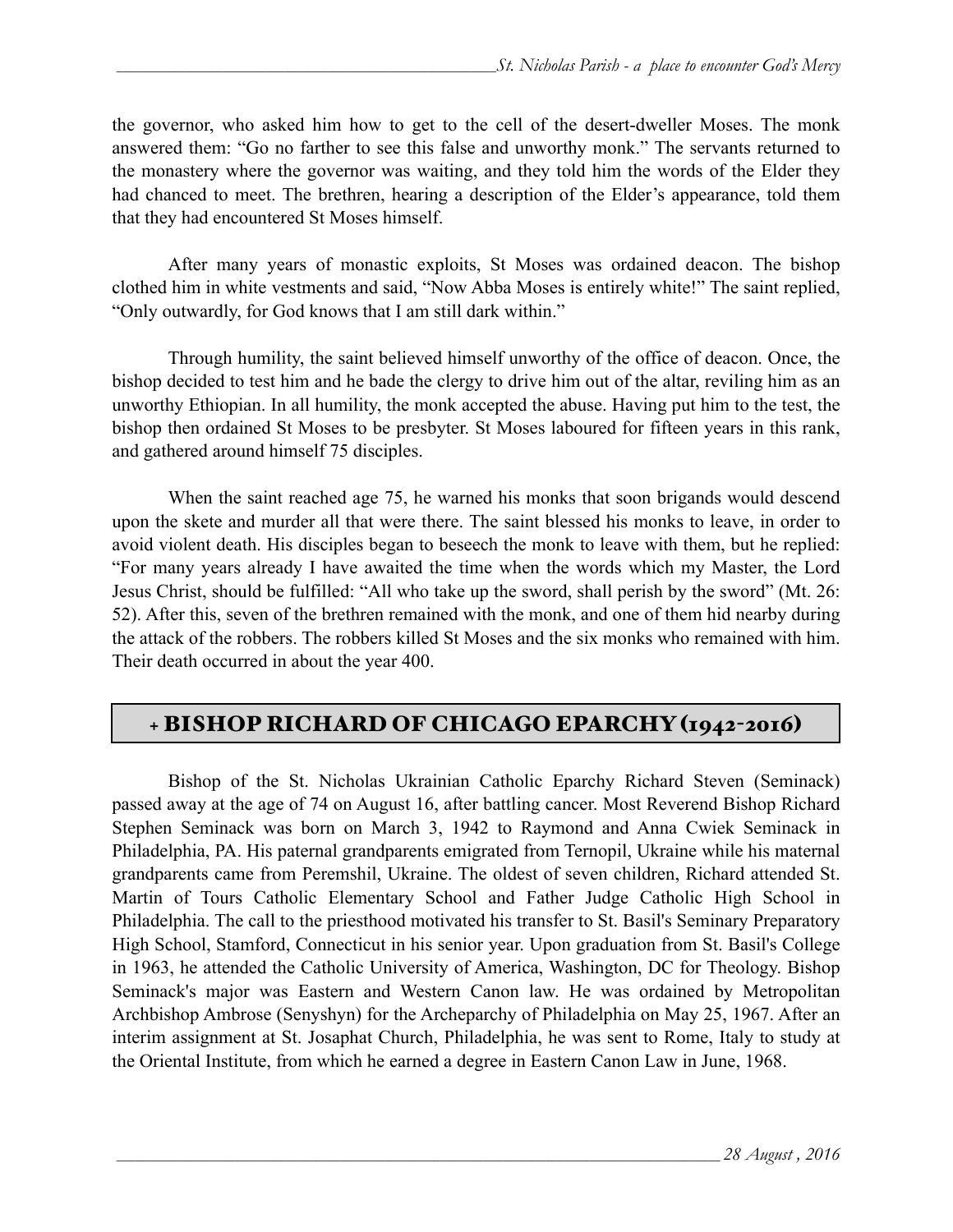On September 19, 1977, he followed Fr. Lubachiwsky, later to become Cardinal Major Archbishop Myroslaw Ivan (Lubachiwsky), as chaplain for the Sisters of St. Basil the Great. Besides being chaplain at the Motherhouse, in Fox Chase, Fr. Seminack was also chaplain and religion teacher at St. Basil Academy, Campus Minister at Manor College, in Jenkintown, PA as well as administrator of Sacred Heart Mission, Fox Chase. This collage of pastoral ministries was rigorous enough, however, it was during this time that he trained and became a commissioned officer (Lieutenant) in the United States Navy Chaplain Corps in August, 1979. He was transferred to Assumption of the BVM Church, Miami, Florida on June 22, 1982, Bishop Seminack encountered a bi-lingual transient parish community that had various substitute retired pastors. The parishioners bonded with their new young pastor and restored the neglected church building and community in the name Christ. Much of his time was caring for the needs of the elderly sick or infirm members of the congregation.

 While on assignment in Florida, part of the territory of the Archeparchy became the Eparchy of St Josaphat, in Parma, Ohio. Msgr. Seminack was soon appointed by Bishop Robert (Moskal) Pastor to Holy Trinity Church, Carnegie, PA on June 8, 1984. Here he worked until his announced nomination to the episcopal see of Chicago, as eparch.

 Offices and positions he held in St Josaphat Eparcgy are: Eparchial Director of Religious Education; Eparchial Consultor; Executive Board Member of the Priests' Pension Program,; Chairman of the Eparchial Presbyteral Council; and member of the Examiners for Junior Clergy. Other duties and assignments included being Protopresbyter of the Southern Deanery; member of the Archeparchial Administrative Council, Spiritual Director of the Philadelphia Council of the League of Ukrainian Catholics, regional Spiritual Director of the League of Ukrainian Catholics; Vice-dean of the Philadelphia Deanery; Executive Board Member of Ascension Manor 11. As Director of Religious Education, he implemented a Catechist Certificate Program, helped develop and also taught in the Diaconal Training Program and coordinated various projects that produced catechetical tools for the Eparchy, including "Life in the Trinity: An Introduction to the Mysteries of Christian Initiation". Upon his enthronement as fourth Eparch of St Nicholas Eparchy in Chicago June 4, 2003 by His Beatitude Lubomyr, Bishop Richard relied upon his earlier experiences in church life to help him exemplify the motto of his episcopal coat of arms. Insofar as the episcopal state is an embodiment of Christ—as Teacher, Shepherd, King, Priest, and even sacrificial Lamb, Bishop Richard plunged fully into the life of the Eparchy of St Nicholas.

*(risu.org.ua)*